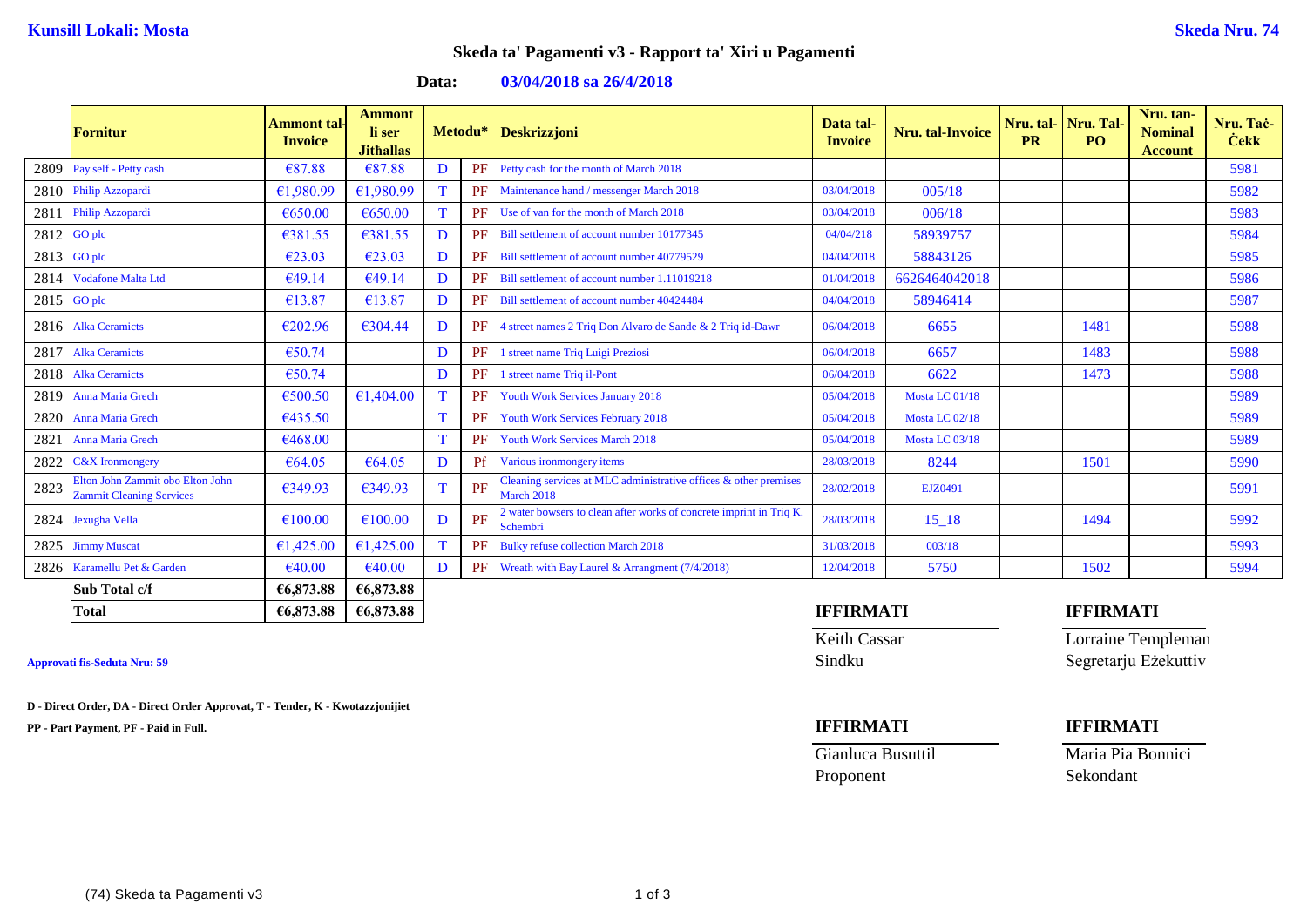## **Skeda ta' Pagamenti v3 - Rapport ta' Xiri u Pagamenti**

**Data: 03/04/2018 sa 26/4/2018**

|      | <b>Fornitur</b>                            | <b>Ammont</b> tal-<br><b>Invoice</b> | <b>Ammont</b><br>li ser<br><b>Jithallas</b> |             | Metodu*   | Deskrizzjoni                                                            | Data tal-<br><b>Invoice</b> | Nru. tal-Invoice   | Nru. tal- Nru. Tal-<br><b>PR</b> | PO <sub>1</sub> | Nru. tan-<br><b>Nominal</b><br><b>Account</b> | Nru. Tač-<br><b>Cekk</b> |
|------|--------------------------------------------|--------------------------------------|---------------------------------------------|-------------|-----------|-------------------------------------------------------------------------|-----------------------------|--------------------|----------------------------------|-----------------|-----------------------------------------------|--------------------------|
| 2827 | Koperattiva Tabelli u Sinjali              | €144.40                              | €1,181.99                                   |             |           | PF R/M Paint & Thinner (Delivery note 4765 dated 20/12/2017)            | 28/03/2018                  | 24033              |                                  |                 |                                               | 5995                     |
| 2828 | Koperattiva Tabelli u Sinjali              | €288.80                              |                                             | T           | PF        | R/M Paint & Thinner (Delivery note 4833)                                | 28/03/2018                  | 24037              |                                  | 144-2017        |                                               | 5995                     |
| 2829 | Koperattiva Tabelli u Sinjali              | €385.13                              |                                             |             | PF        | Traffic signs (Job sheet 11639) in various streets                      | 29/03/2018                  | 24075              | WO 3 & 16-2018                   |                 | 5995                                          |                          |
| 2830 | Koperattiva Tabelli u Sinjali              | € $62.70$                            |                                             | $\mathbf T$ | PF        | Traffic signs (Job sheet 11640) in Triq tal-Qares & Triq in-Naggar      | 29/03/2018                  | 24076              | WO 003-2018                      |                 |                                               | 5995                     |
| 2831 | Koperattiva Tabelli u Sinjali              | €300.96                              |                                             | T           | PF        | Traffic signs (Job sheet 11689) in various streets                      | 29/03/2018                  | 24079              | WO 147-17 & 3, 27-2018           |                 |                                               | 5995                     |
| 2832 | <b>Mario Mallia</b>                        | €498.83                              | €648.68                                     | D           | <b>PF</b> | Repairing of 2 decorative lamps in front of Subaru Showroom             | 30/03/2018                  | 1079               |                                  | 013-2018        |                                               | 5996                     |
| 2833 | <b>Mario Mallia</b>                        | €149.85                              |                                             | D           | PF        | Repairing electrical short in disabled public toilet                    | 30/03/2018                  | 1080               |                                  | 031-2018        |                                               | 5996                     |
| 2834 | <b>Mario Mifsud</b>                        | €500.00                              | €1,500.00                                   |             | PF        | <b>Legal Services January 2018</b>                                      | 03/04/2018                  | $\overline{7}$     |                                  |                 |                                               | 5997                     |
| 2835 | <b>Mario Mifsud</b>                        | €500.00                              |                                             | T           | PF        | <b>Legal Services February 2018</b>                                     | 03/04/2018                  | 8                  |                                  |                 |                                               | 5997                     |
| 2836 | <b>Mario Mifsud</b>                        | €500.00                              |                                             | $\mathbf T$ | PF        | <b>Legal Services March 2018</b>                                        | 03/04/2018                  | $\overline{9}$     |                                  |                 |                                               | 5997                     |
| 2837 | New Reef                                   | €57.28                               | €57.28                                      | D           | PF        | Frame Gieh il-Mosta (Fidel Camilleri, Guxeppi Camilleri & Toni<br>Sant) | 13/04/2018                  | 1918               |                                  | 8410            |                                               | 5998                     |
| 2838 | <b>Piove Holding Ltd</b>                   | €120.00                              | €120.00                                     | D           | PF        | Repairing chaser of MLC                                                 | 16/04/2018                  |                    |                                  | 1506            |                                               | 5999                     |
| 2839 | <b>PwC Malta Technology Services Ltd</b>   | €371.70                              | €371.70                                     | П           | PF        | IT Services rendered in March 2018                                      | 06/04/2018                  | MLT38200240        |                                  |                 |                                               | 6000                     |
| 2840 | <b>Resource Support &amp; Services Ltd</b> | €24.58                               | €24.58                                      |             | PF        | 2hrs overtime Alfred Bugeja 28/3/2018                                   | 10/04/2018                  | <b>Claim 10910</b> |                                  |                 |                                               | 6001                     |
| 2841 | <b>SG Solutions Ltd</b>                    | €197.79                              | €197.79                                     |             | PF        | Photcopies Lease Fee + copies March 2018                                | 29/03/2018                  | 106160             |                                  |                 |                                               | 6002                     |
| 2842 | <b>Silver Star Transport Ltd</b>           | €233.64                              | €233.64                                     |             | PF        | <b>Transport Service Day Centre March 2018</b>                          | 31/03/2018                  | 10005014           |                                  |                 |                                               | 6003                     |
| 2843 | <b>WM Environmental Ltd.</b>               | €2,446.25                            | €8,850.20                                   |             | PF        | Cleaning & Maintenance of Parks, Gardens & soft areas March<br>2018     | 01/04/2018                  | 27                 |                                  |                 |                                               | 6004                     |
| 2844 | WM Environmental Ltd.                      | €6,403.95                            |                                             | T           | PF        | <b>Street sweeping for March 2018</b>                                   | 01/04/2018                  | 56                 |                                  |                 |                                               | 6004                     |
|      | Sub Total c/f                              | €13,185.86                           | €13,185.86                                  |             |           |                                                                         |                             |                    |                                  |                 |                                               |                          |
|      | Sub Total b/f                              | €6,873.88                            | €6,873.88                                   |             |           |                                                                         |                             |                    |                                  |                 |                                               |                          |

**D - Direct Order, DA - Direct Order Approvat, T - Tender, K - Kwotazzjonijiet**

**PP - Part Payment, PF - Paid in Full. IFFIRMATI IFFIRMATI**

# **Total €20,059.74 €20,059.74 IFFIRMATI IFFIRMATI**

Proponent Sekondant

Keith Cassar **Lorraine Templeman** Approvati fis-Seduta Nru: 59 Sindku Segretarju Eżekuttiv

Gianluca Busuttil Maria Pia Bonnici